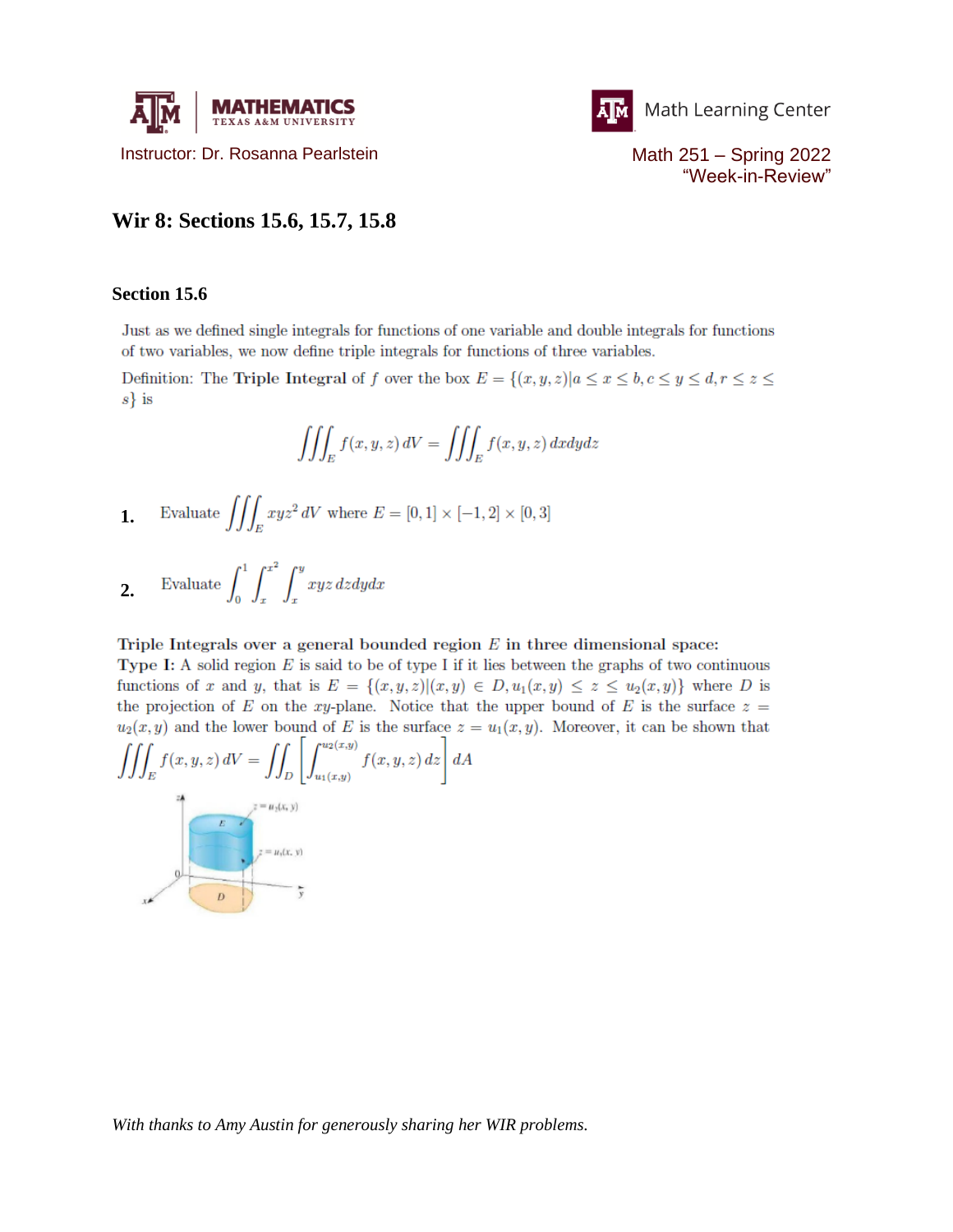



Math Learning Center

Instructor: Dr. Rosanna Pearlstein Math 251 – Spring 2022

"Week-in-Review"

**Type II:** A solid region  $E$  is said to be of type II if it lies between the graphs of two continuous functions of x and z, that is  $E = \{(x, y, z) | (x, z) \in D, u_1(x, z) \leq y \leq u_2(x, z)\}\$  where D is the projection of E on the xz-plane. Notice that the right bound of E is the surface  $y =$  $u_2(x, z)$  and the left bound of E is the surface  $y = u_1(x, z)$ . Moreover, it can be shown that



Type III: A solid region  $E$  is said to be of type III if it lies between the graphs of two continuous functions of y and z, that is  $E = \{(x, y, z) | (y, z) \in D, u_1(y, z) \le x \le u_2(y, z)\}\$  where D is the projection of E on the yz-plane. Notice that the back surface of E is  $x = u_1(y, z)$  and the front surface of E is the  $x = u_2(y, z)$ . Moreover, it can be shown that  $\iiint_E f(x, y, z) dV =$ 



**3.** Evaluate  $\iiint_E z dV$  where E is the solid tetrahedron bounded by the four planes  $x = 0$ ,  $y = 0$ ,  $z = 0$ and  $x + y + z = 1$ .

**4.** Evaluate  $\iiint_E x dV$  where E is the solid bounded by the four planes  $x = 0$ ,  $y = 0$ ,  $z = 0$  and  $4x + 2y + z = 6.$ 

**5.** Evaluate  $\iiint_E xz dV$  where E is the solid tetrahedron with vertices points  $(0, 0, 0)$ ,  $(0, 1, 0)$ ,  $(1, 1, 0)$ and (0, 1, 1).

*With thanks to Amy Austin for generously sharing her WIR problems.*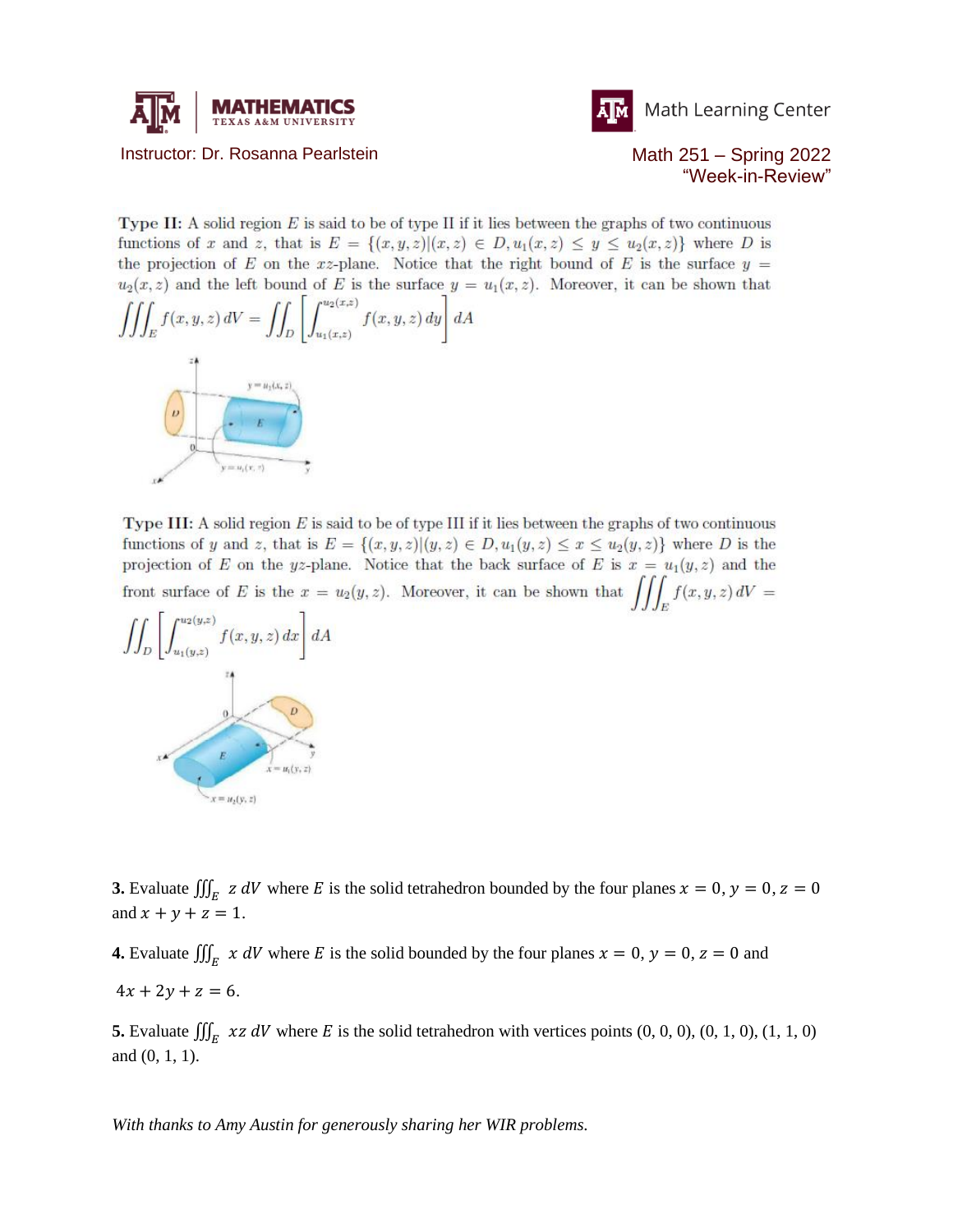

Instructor: Dr. Rosanna Pearlstein Math 251 – Spring 2022



"Week-in-Review"

**6.** Evaluate  $\iiint_E x dV$  where E is the 3D region bounded by the paraboloid  $x = 2y^2 + 2z^2$  and the plane  $x = 2$ .

**7.** Evaluate  $\iiint_E \sqrt{x^2 + z^2} dV$  where E is the region bounded by the paraboloid  $y = x^2 + z^2$  and the plane  $y = 4$ .

**Note:** We can use a triple integral to find the volume of a solid E because  $Vol(E) = \iiint_E dV$ .

**8.** Consider the tetrahedron enclosed by the three coordinate planes and the plane  $2x + y + z = 4$ . Set up but do not evaluate:

a) a double integral that gives the volume of this solid;

b) a triple integral that gives the volume of this solid.

**9.** Find the volume of the solid bounded by the cylinder  $x = y^2$  and the planes  $z = 0$  and  $x + z = 1$ .

## **Section 15.7**

- 10. Use cylindrical coordinates to calculate the volume above the xy-plane outside the cone  $z = x^2 + y^2$  and inside the cylinder  $x^2 + y^2 = 4$ .
- Consider the surfaces  $x^2 + y^2 + z^2 = 16$  and  $x^2 + y^2 = 4$ . **11.** Set up a triple integral in cylindrical coordinates which can be used to calculate the volume of the solid which is inside of  $x^2+y^2+z^2=16$  but outside of  $x^2+y^2=4$ . Calculate the volume.
- 12. Consider the solid shaped like an ice cream cone that is bounded by the graphs of  $z = \sqrt{x^2 + y^2}$  and  $z =$  $\sqrt{18 - x^2 - y^2}$ . Set up an integral in cylindrical coordinates to find the volume of this ice cream cone.

13. Consider the integral 
$$
\int_{-3}^{3} \int_{0}^{\sqrt{9-y^2}} \int_{0}^{\sqrt{9-x^2-y^2}} (x^2 + y^2) dz dx dy
$$

Convert the given integral from rectangular coordinates to cylindrical coordinates.

Section 15.8

**14.** Solve problem #12 with spherical coordinates.

*With thanks to Amy Austin for generously sharing her WIR problems.*